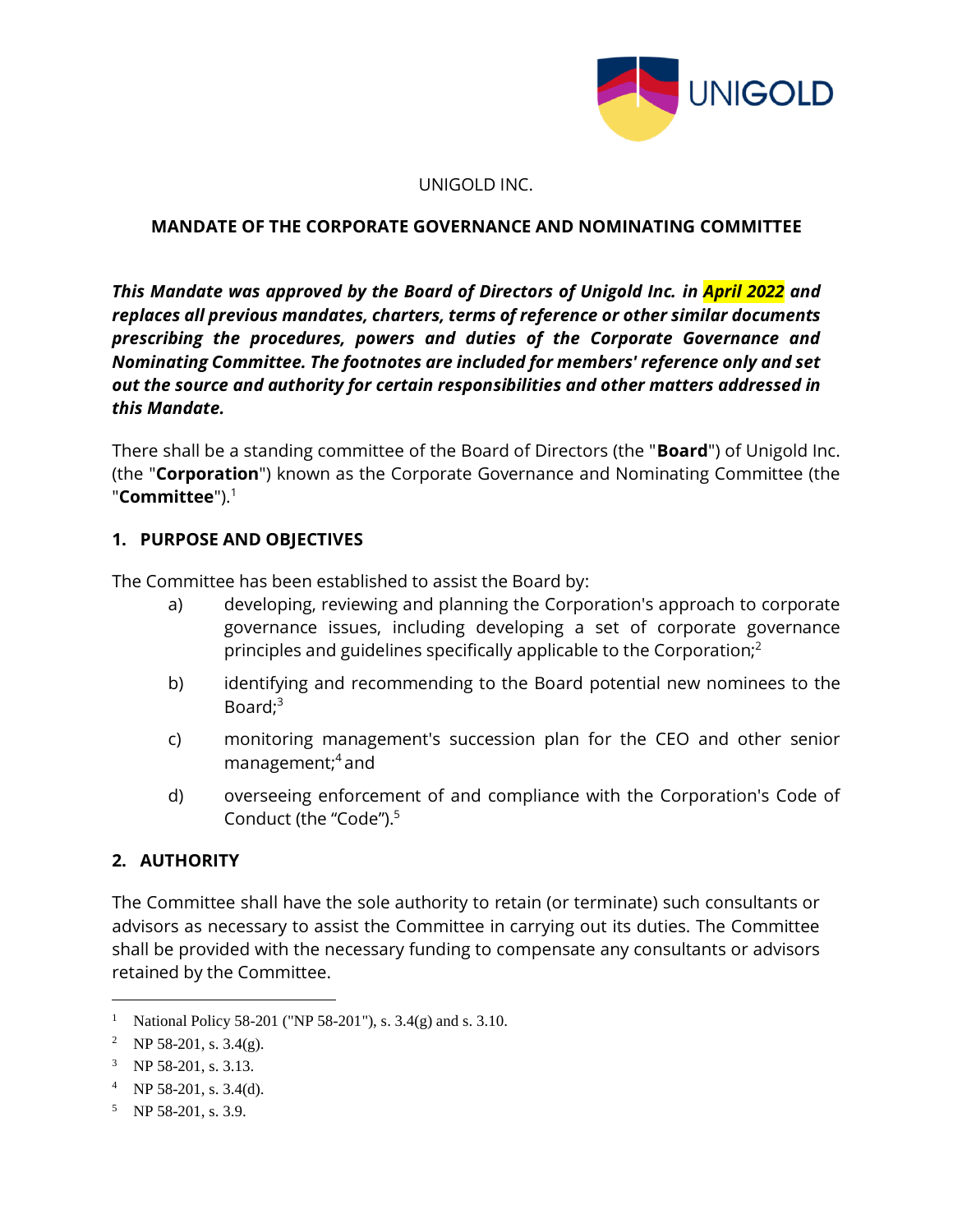The Committee shall have full access to the Corporation's books, records, facilities and personnel.

### **3. MEMBERSHIP AND ORGANIZATION**

- a) The Committee membership shall be comprised of as many members as the Board shall determine, but in any event not fewer than three (3) members. The Committee's composition shall meet all independence, legal and regulatory requirements.6 The Board shall designate the Chair of the Committee and in so doing shall consider the recommendation of the Committee. Each member shall continue to be a member until a successor is appointed, unless the member resigns, is removed or ceases to be a director. The Board may fill a vacancy at any time.
- b) The Chairman of the Committee, following consultation with Committee members, shall determine the schedule and frequency of the Committee meetings provided that the Committee shall meet periodically, but no less than once annually, including once prior to the Board meeting to approve the Corporation's statement of Corporate Governance Disclosure contained in the management information circular for the Corporation's Annual Meeting. Additional meetings will be scheduled as required in response to specific circumstances.
- c) A majority of the members of the Committee shall constitute a quorum for the transaction of business at any meeting of the Committee.
- d) The Chairman of the Committee shall be responsible for leadership of the Committee, including developing and setting the Committee's agenda in consultation with members of the Committee, the Board and management, presiding over meetings, making committee assignments and reporting to the Board. If the Chair is absent, the Committee members shall choose one of their member to be Chair.
- e) To the extent possible, a schedule for each of the meetings will be disseminated to Committee members as early in each year as practicable.
- f) A detailed agenda for each meeting will be disseminated to Committee members as far in advance of each meeting as is practicable.

## **4. DUTIES AND RESPONSIBILITIES**

The Committee is mandated to carry out the following responsibilities:

### **a) Corporate Governance**

The Committee shall:

<sup>6</sup> NP 58-201, s. 3.4 (g) (Footnote 1) and s. 3.10.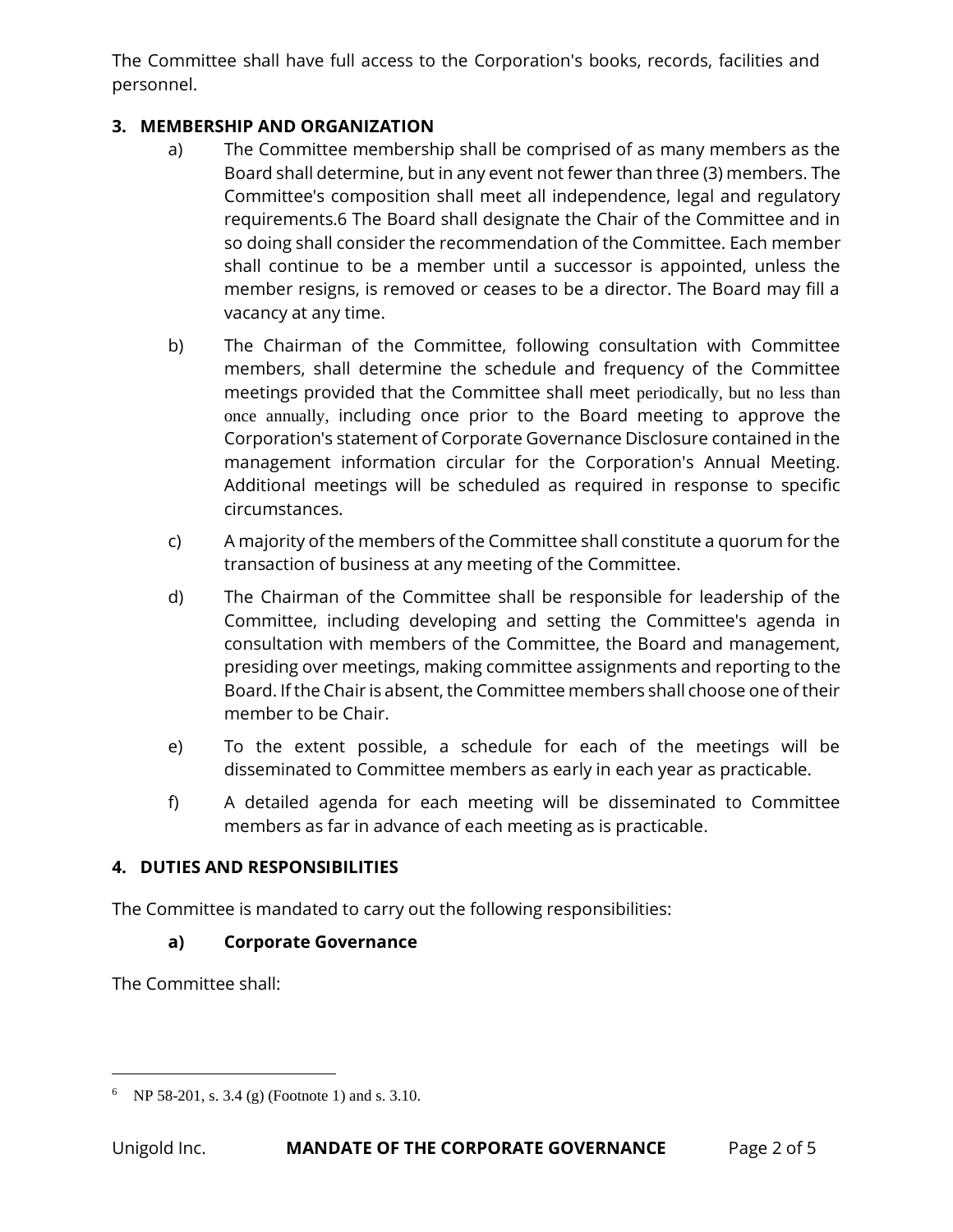- i. Develop a set of corporate governance principals and guidelines that are specifically applicable to the issuer.<sup>7</sup>
- ii. Review and assess the adequacy of the Corporation's corporate governance system annually and report to the Board, which report shall include any recommendations regarding the Corporation's corporate governance practices which the Committee deems appropriate.
- iii. Monitor developments and changes in corporate governance best practices and standards and requirements by all applicable regulating agencies, selfregulatory bodies and stock exchanges.
- iv. Review the disclosure regarding the Corporation's system of governance to be contained in the Corporation's Annual Report or management information circular to ensure it constitutes full and complete disclosure of such system in response to NI 58-101 and other applicable legal and regulatory requirements.

## **b) Review of Policies**

The Committee shall review on an annual basis and approve the various Mandates, terms of reference, or other similar documents prescribing the procedures, powers and duties of the Board and its standing committees, as well as Corporation's corporate policies and material amendments thereto including the Corporation's *Disclosure Policy, Whistleblower Policy, Insider Trading Policy, Code of Conduct* and any other relevant policies associated with ensuring an effective system of corporate governance.

# **c) Board Composition**

The Committee shall review with the Board on an annual basis the current composition of the Board of Directors as a whole with a view to ensuring that the members of the Board have the independence, expertise, experience, personal qualities and ability to make the necessary time commitment to the Corporation in light of the opportunities and risks facing the Corporation.<sup>8</sup>

# **d) Nominations to the Board of Directors**

The Committee shall identify individuals believed to be qualified to become Board members, consistent with criteria approved by the Board, and to recommend to the Board the nominees to stand for election at the Corporation's annual meeting of shareholders or, if applicable, at a special meeting of the shareholders. In case of vacancy in the office of a director (including a vacancy created by an increase in the size of the Board), the Committee shall recommend to the Board an individual to fill each such vacancy either through appointment by the Board or through election by shareholders. In recommending candidates, the Committee shall take into consideration the criteria approved by the Board, including any set forth in the Board's Corporate Governance Guidelines, and such other factors as it deems appropriate. These factors shall include

<sup>&</sup>lt;sup>7</sup> NP 58-201, s. 3.4(g).

<sup>&</sup>lt;sup>8</sup> NP 58-201, s. 3.12 (A), s. 3.14(a).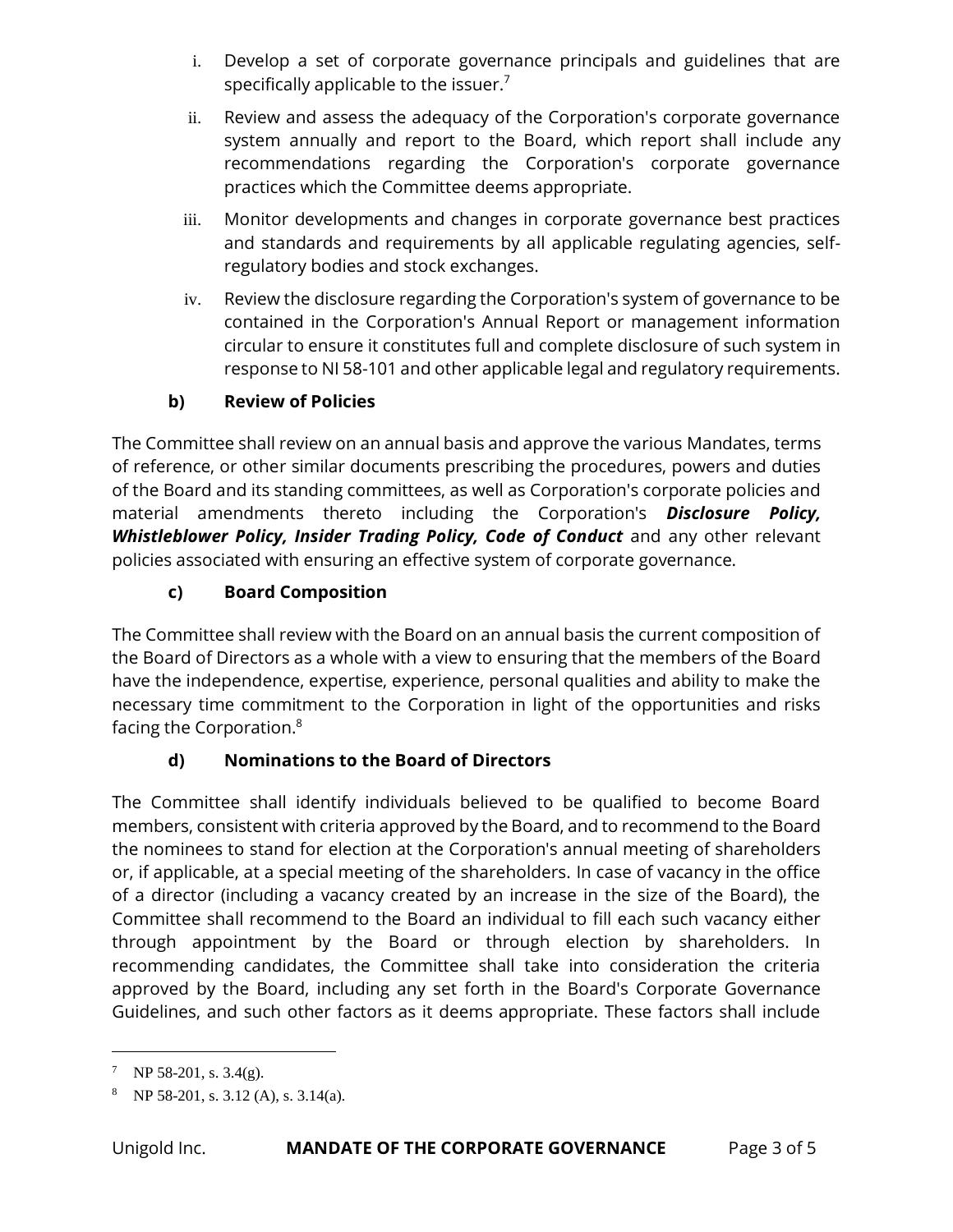judgment, skill, integrity, independence, diversity, experience with business and organizations of comparable size, the interplay of a candidate's experience with the experience of other Board members, willingness to commit the necessary time and energy to serve as director, and a genuine interest in the Corporation's business, and the extent to which a candidate would be a desirable addition to the Board or any committees of the Board.<sup>9</sup> The Committee shall consider any candidates proposed by management.

## **e) Committee Memberships**

The Committee shall, after consultations with the Chairman of the Board, and giving consideration to the suggestions of Board members, recommend to the Board the names of directors to serve as members of the Audit Committee, Compensation Committee and such other committees as may exist from time to time, as well as the Committee itself. In addition, the Committee shall recommend to the Board a member of each of the aforementioned committees to serve as Chairman. The Committee shall identify names of directors to fill vacancies on committees. In nominating a candidate for committee membership, the Committee shall consider the criteria approved by the Board in its Corporate Governance Guidelines, if any, and particular factors, if any, set forth in the Mandate of the applicable committee.

# **f) Effectiveness of the Board**

The Committee shall be responsible for developing and implementing a program for assessing the effectiveness of the individual directors, the Board and its committees, including considering the experience and expertise of members against the needs of each committee and the Board. The Committee shall conduct an annual evaluation of the Board's effectiveness and shall report the results of the evaluation to the Board.

## **g) Orientation and Education**

The Committee shall cause to be provided an orientation and education program to new Board members and, as it deems necessary, provide continuing education to existing Board Members.<sup>10</sup>

## **h) Succession Planning**

The Committee shall monitor the development of management's succession plan for the CEO and other senior management and periodically report to the Board with recommendations on succession planning issues. $11$ 

# **i) Code of Conduct Compliance and Waivers**

The Committee shall be responsible for overseeing the implementation of a compliance program for the Code to ensure that all directors, officers and employees are made aware

<sup>&</sup>lt;sup>9</sup> NP 58-201, s. 3.13.

<sup>&</sup>lt;sup>10</sup> NP 58-201, s. 3.6 and s. 3.7.

 $11$  NP 58-201, s. 3.4(d).